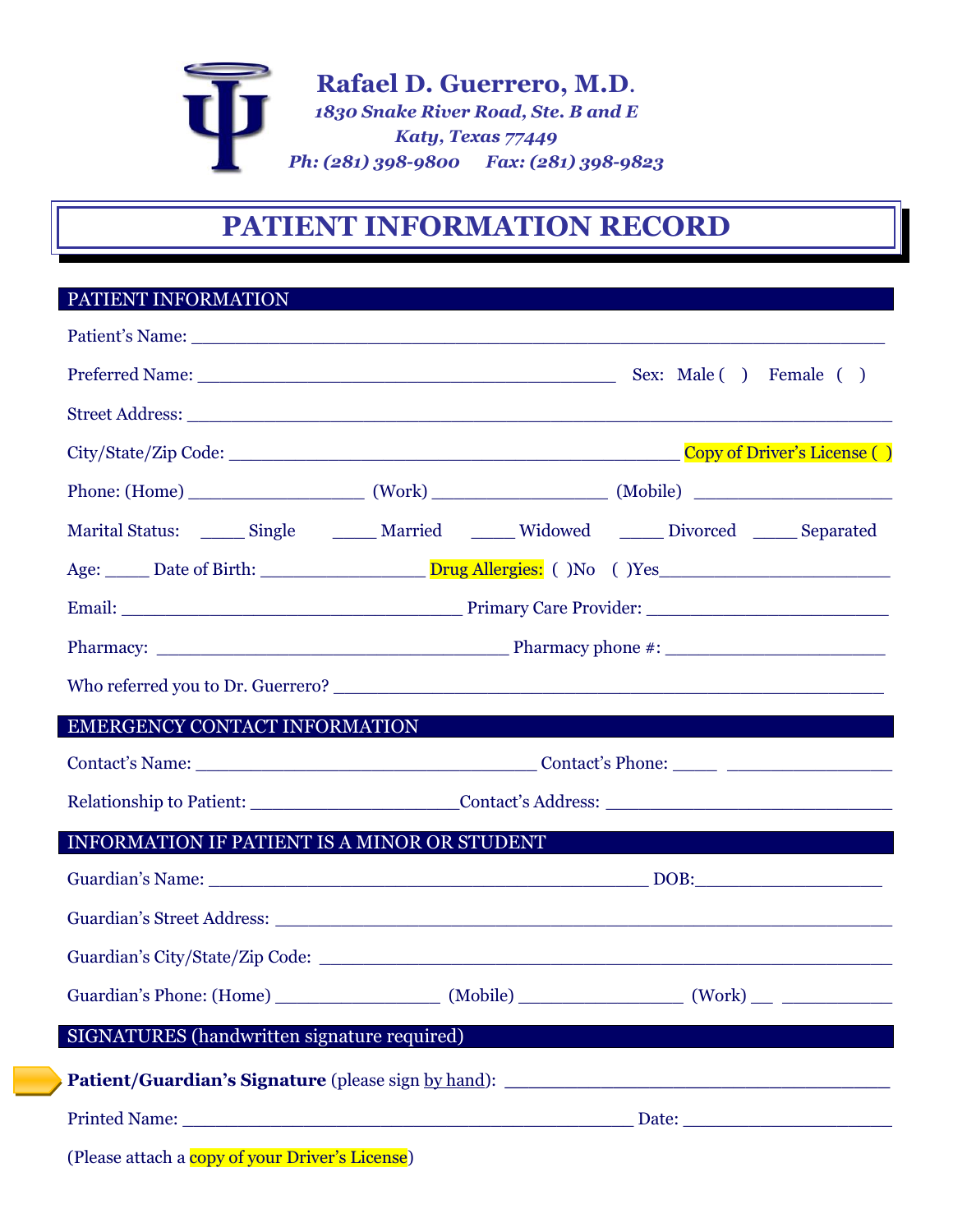

## **OFFICE POLICY**

### To My Patients

I would like to take this opportunity to thank you for your confidence in choosing me for professional services. Since our goal is to provide you with the best service possible, and in order to serve you more effectively, we ask that you **please read the policy before you sign it.**

### Office Hours

Monday - Thursday  $8 \text{ am} - 5 \text{ pm}$  Friday  $8 \text{ am} - 1 \text{ pm}$ 

### Appointments and Cancellation Policy

Dr. Guerrero cares about your time. We schedule only one patient per appointment time and never double book. There is typically a wait list of patients that need to see the doctor. As a courtesy, our office calls each patient to remind and confirm of upcoming appointments**. If we leave a message, we ask that you please be sure to call back to confirm or reschedule.**

### Please Read and Initial:

\_\_\_\_ For changing or canceling **NEW PATIENT APPOINTMENTS** please call the office at least **48 BUSINESS HOURS** in advance, otherwise you will be charged the full amount of the missed appointment time.

\_\_\_\_ For changing or cancelling **FOLLOW-UP APPOINTMENTS** please call the office at least **24 BUSINESS HOURS** in advance, otherwise you will be charged the full amount of the missed appointment time.

In case of late cancellations, missed scheduled appointments/virtual consultations, bank returned checks, your credit card will be charged. By initialing, I am authorizing Rafael D. Guerrero, MD, dba Psychiatric Consultants of Houston to charge my credit card according to the guidelines outlined above.

As a courtesy, we will call you one or two days before your scheduled appointment to remind you of the appointment, but it is your responsibility to remember the appointment.

The **initial evaluation is \$375.00.** It lasts approximately **60** minutes, and it is billed at the time of scheduling the new patient appointment. The **follow up and medication management visit is \$178.00.** It lasts approximately **30** minutes, and it is charged in the morning of the day of your appointment. Patients are responsible for all charges resulting from professional services regardless of insurance coverage. **Current patients that have not had an appointment with Dr. Guerrero for 1 year or more are seen as a Returning New Patient. The Returning New Patient fee is \$375.00.** We accept cash, checks and credit/debit cards (Visa and MasterCard only).

### Communications

If you need to communicate with the doctor, please call the office and the staff will convey your message. Messages are read and attended to by the doctor typically the same day at the end of the clinic day or the following day. **E-mail cannot be a means of managing a crisis, since one cannot be aware of e-mail arrival at all times.**

Additional Fees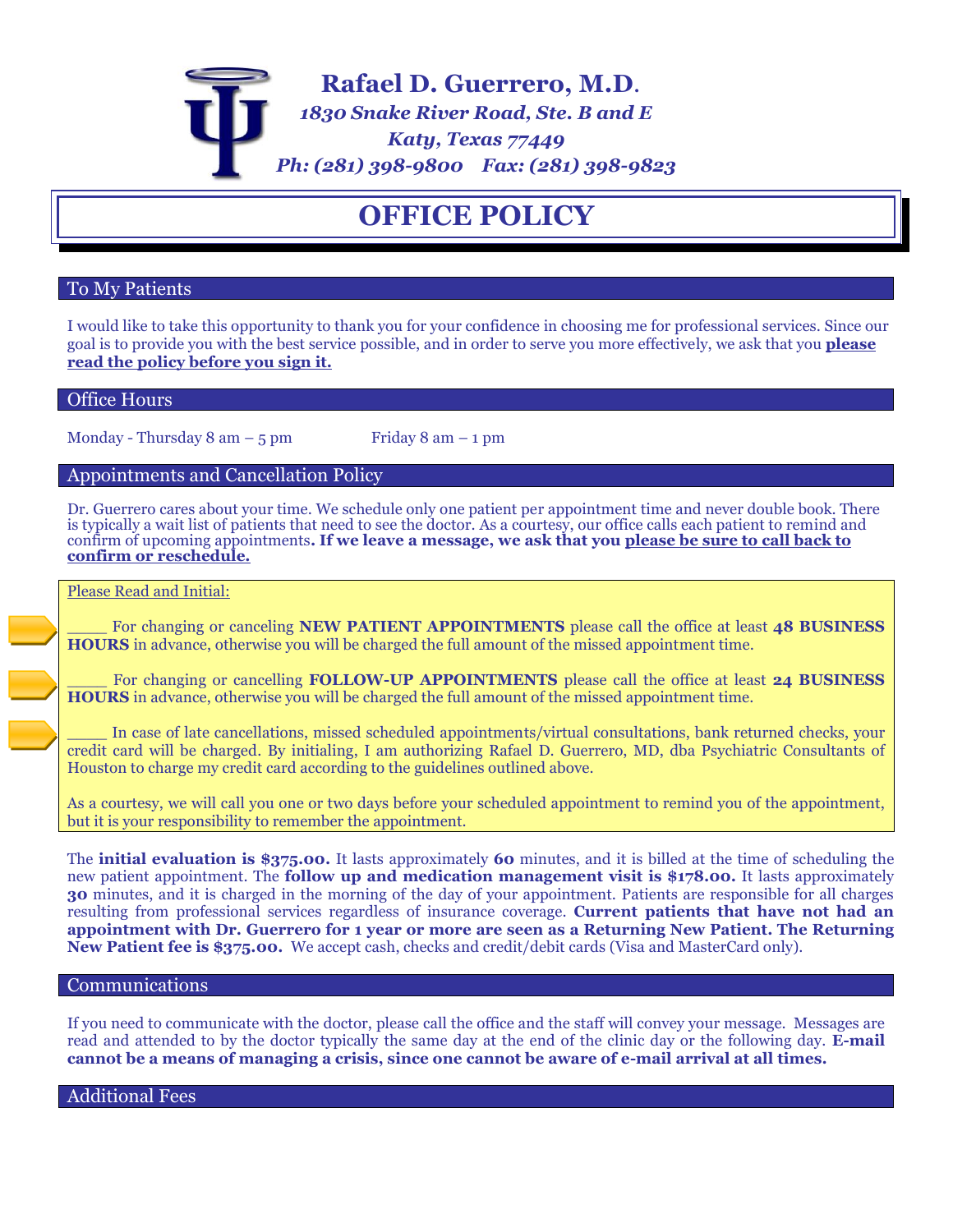There will be a charge of \$150 for any reports that are prepared. This fee covers the time spent gathering and reviewing of all records, reports, tests and other accumulated data, and the preparation of the report. This includes reports prepared for school districts as well as completion of guardianship paperwork.

Miscellaneous letters vary from \$25-\$150 depending on time spent and amount of information gathered.

Cognitive/Performance testing vary from \$25-\$200.

Copying/forwarding of medical records/paperwork will incur a minimum of \$25 fee. If paperwork is more than 20 pages, additional charges will apply (0.50 cents for each additional page along with the cost of delivery of records.)

### Medication Refills

If you need a refill for a **non-controlled medication**, please **call your pharmacy**. If you are out of refills, the pharmacy will contact us for approval.

If you need a prescription for **controlled substance medication**, please **call the office at least 48 hours** before you are going to run out.

#### Waivers, Authorizations and Notice of Privacy Practices

\_\_\_\_\_\_\_ (INITIAL) I have received the Notices of Privacy Practices (see HIPAA notice attached below) and I have been provided an opportunity to review it. This notice describes how medical information about you may be used and disclosed and how you can get access to this information. Please review it carefully.

\_\_\_\_\_\_ (INITIAL) I understand that Dr. Guerrero does not accept insurance and I elect to make payment in full at the time of service. I understand my financial obligations for treatment received from Dr. Guerrero and agree to pay for any and all services provided.

\_\_\_\_\_\_ (INITIAL) I understand that Dr. Guerrero does not specialize in the treatment of substance abuse such as alcohol or recreational drug abuse and that I would have to seek the help of another professional or a dual diagnosis program.

\_\_\_\_\_\_ (INITIAL) I authorize Dr. Guerrero to provide psychiatric evaluation, and pharmacological treatment for myself and/or my minor child \_\_\_\_\_\_\_\_\_\_\_\_\_\_\_\_\_\_\_\_\_\_\_\_\_\_\_\_\_\_\_ (Name of Minor Child). I am aware that the practice of medicine is not an exact science and of the likelihood of the illness or problems improving or not improving with and without medication. I am aware that Dr. Guerrero will discuss with me any effective alternative treatment available to address the illness, that any possible side effects will be fully explained to me and that I should notify him or the office staff as soon as possible of any side effects. I understand that I may withdraw this consent at any time.

\_\_\_\_\_\_ (INITIAL) I understand that at times medications are used to address psychiatric symptoms which have not been specifically approved by the FDA for this use (Off Label Use), that I will be given specific information explaining the risks and benefits of this use and that I will be given the opportunity to ask questions about Off Label Use.

\_\_\_\_\_\_ (INITIAL) I understand that if a medication classified as a neuroleptic has been prescribed by Dr. Guerrero, it may produce some persistent involuntary movements of the face and mouth and at times similar movement of the hands and feet. In some instances, these symptoms may be irreversible and may appear after the medication has been stopped. This side effect is usually associated with taking medication for more than three months and can be minimized by lowering the dosage and minimizing the use of other medications. I am aware that I will have an opportunity to discuss this in detail with Dr. Guerrero and that periodic examinations will be conducted to see if such involuntary movements have or do develop.

### HIPAA Notice of Privacy Practices

This notice describes how we may use and disclose your protected health information to carry out treatment, payment, or health care operations and for other purposes that are permitted or required by law. It also describes your rights to access and control your protected health information. "Protected health information" is information about you, including demographic information, that may identify you and that relates to your past, present or future physical or mental health or condition and related health care services. We are required by law to maintain the privacy of your protected health information; give you this notice of our legal duties and privacy practices with respect to your protected health information; and follow the terms of our notice that are currently in effect. We may change the terms of our notice at any time. The new notice will be effective for all protected health information that we maintain at the time as well as any information we receive in the future. You can obtain any revised Notice of Privacy Practices by contacting our office.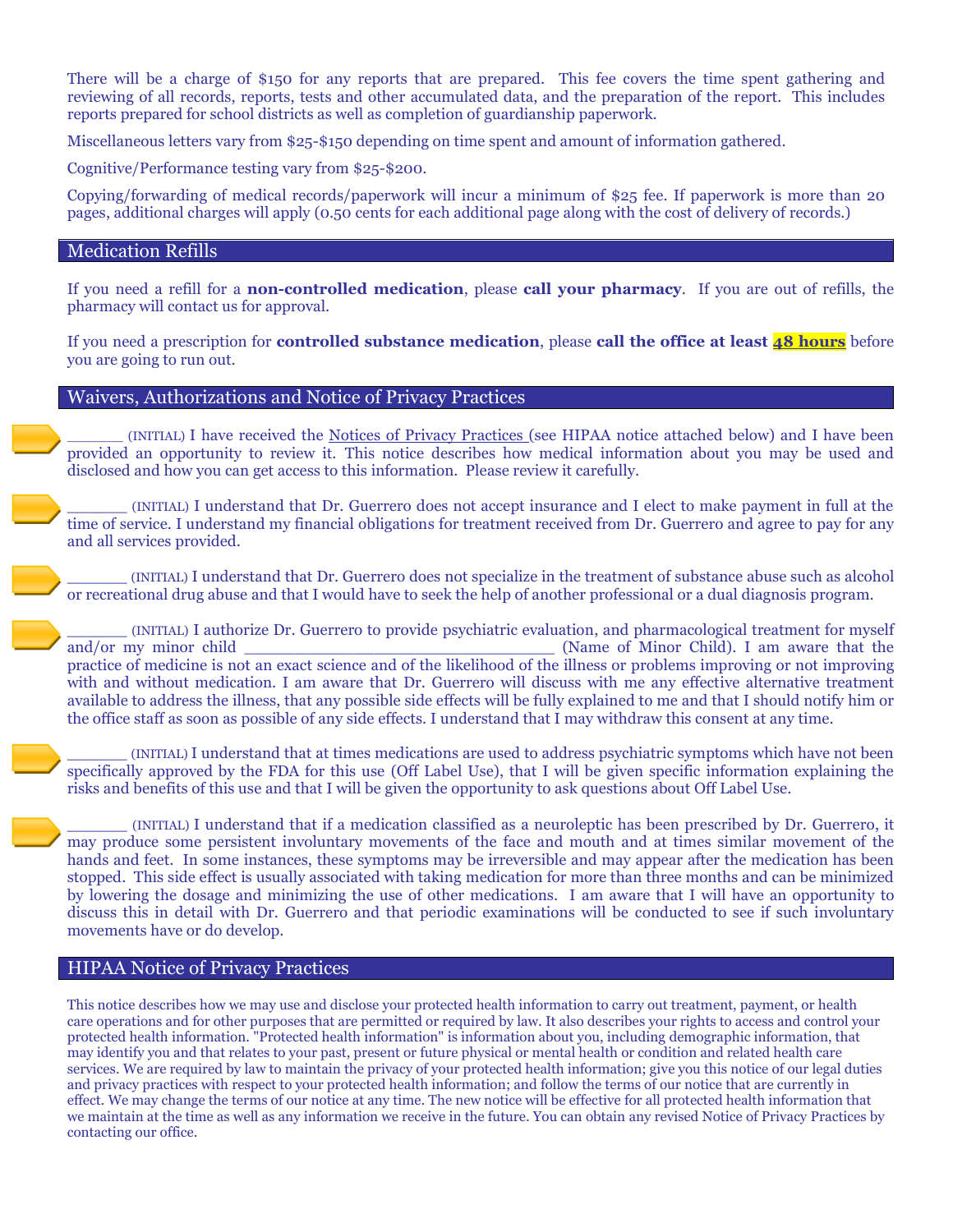*How We May Use and Disclose Your Protected Health Information.* The following examples describe different ways that we may use and disclose your protected health information. These examples are not meant to be exhaustive, but to describe the types of uses and disclosures that may be made by our office. We are permitted to use and disclose your protected health information for the following purposes. However, our office may never have reason to make some of these disclosures. *For Treatment.* We will use and disclose your protected health information to provide, coordinate, or manage your health care treatment and any related services. We may also disclose protected health information to other physicians who may be treating you. For example, your protected health information may be provided to a physician to whom you have been referred to ensure that the physician has the necessary information to diagnose or treat you.

In addition, we may disclose your protected health information from time to time to another physician or health care provider (e.g., a specialist or laboratory) who, at the request of your physician, becomes involved in your care by providing assistance with your health care diagnosis or treatment to your physician.

*For Payment.* Your protected health information will be used, as needed, to obtain payment for your health care services. This may include certain activities that your health insurance plan may undertake before it approves or pays for the health care services we recommend for you, such as making a determination of eligibility or coverage for insurance benefits, reviewing services provided to you for medical necessity, and undertaking utilization review activities. For example, obtaining approval for a hospital stay may require that your relevant protected health information be disclosed to your health plan to obtain approval for hospital admission. *For Health Care Operations.* We may use and disclose your protected health information for health care operation purposes. These uses and disclosures are necessary to make sure that all of our patients receive quality care and for our operation and management purposes. For example, we may use your protected health information to review the treatment and services you receive to check on the performance of our staff in caring for you. We also may disclose information to doctors, nurses, technicians, medical students, and other personnel for educational and learning purposes. The entities and individuals covered by this notice also may share information with each other for purposes of our joint health care operations.

*Appointment Reminders/Treatment Alternatives/Health-Related Benefits and Services.* We may use and disclose your protected health information to contact you to remind you that you have an appointment for treatment or medical care, or to contact you to tell you about possible treatment options or alternatives or health related benefits and services that may be of interest to you. *Fundraising Activities.* We may use or disclose your demographic information and the dates that you received treatment from your physician, as necessary, in order to contact you for fundraising activities supported by our office. If you do not want to receive these materials, please contact our office and request that these fundraising materials not be sent to you.

*Plan Sponsors.* If your coverage is through an employer sponsored group health plan, we may share protected health information with your plan sponsor.

*Facility Directories.* Unless you object, we may use and disclose in our facility directory your name, the location at which you are receiving care, your condition (in general terms), and your religious affiliation. All of this information, except religious affiliation, will be disclosed to people that ask for you by name. Members of the clergy will be told your religious affiliation. You have the opportunity to agree or object to the use or disclosure of all or part of your protected health information. If you are not present or able to agree or object to the use or disclosure of the protected health information, then your physician may, using professional judgment, determine whether the disclosure is in your best interest. In this case, only the protected health information that is relevant to your health care will be disclosed.

*Others Involved in Your Healthcare.* Unless you object, we may disclose to a member of your family, a relative, a close friend or any other person you identify, your protected health information that directly relates to that person's involvement in your health care. If you are unable to agree or object to such a disclosure, we may disclose such information as necessary if we determine that it is in your best interest based on our professional judgment. We may use or disclose protected health information to notify or assist in notifying a family member, personal representative or any other person that is responsible for your care of your location, general condition, or death. Finally, we may use or disclose your protected health information to an authorized public or private entity to assist in disaster relief efforts and to coordinate uses and disclosures to family or other individuals involved in your health care. *Required by Law.* We may use or disclose your protected health information to the extent that the use or disclosure is required by law. The use or disclosure will be made in compliance with the law and will be limited to the relevant requirements of the law. You will be notified, as required by law, of any such uses or disclosures.

*Public Health.* We may disclose your protected health information for public health activities and purposes to a public health authority that is permitted by law to collect or receive the information. The disclosure will be made for the purpose of controlling disease, injury, or disability. We may also disclose your protected health information, if directed by the public health authority, to a foreign government agency that is collaborating with the public health authority.

*Business Associates.* We may disclose your protected health information to our business associates that perform functions on our behalf or provide us with services if the information is necessary for such functions or services. For example, we may use another company to perform billing services on our behalf. All of our business associates are obligated, under contract with us, to protect the privacy of your information and are not allowed to use or disclose any information other than as specified in our contract. *Communicable Diseases.* We may disclose your protected health information, if authorized by law, to a person who may have been exposed to a communicable disease or may otherwise be at risk of contracting or spreading the disease or condition.

*Health Oversight.* We may disclose your protected health information to a health oversight agency for activities authorized by law, such as audits, investigations, and inspections. Oversight agencies seeking this information include government agencies that oversee the health care system, government benefit programs, other government regulatory programs and civil rights laws. *Abuse or Neglect.* We may disclose your protected health information to a public health authority that is authorized by law to receive reports of child abuse or neglect. In addition, we may disclose your protected health information if we believe that you have been a victim of abuse, neglect or domestic violence to the governmental entity or agency authorized to receive such information. In this case, the disclosure will be made consistent with the requirements of applicable federal and state laws.

*Food and Drug Administration.* We may disclose your protected health information to a person or company required by the Food and Drug Administration to report adverse events, product defects or problems, biologic product deviations, track products to enable product recalls, to make repairs or replacements, or to conduct post marketing surveillance, as required by law.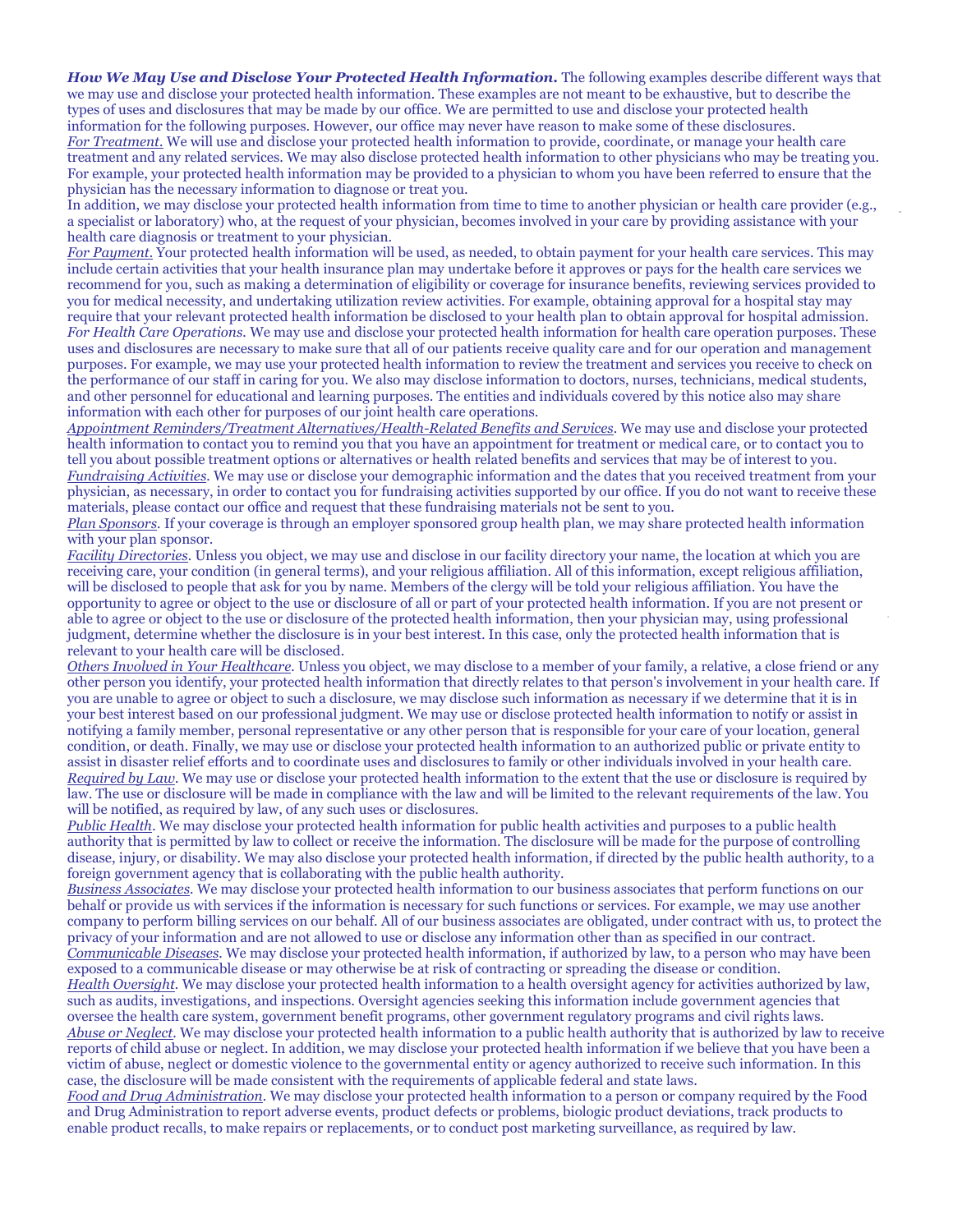*Legal Proceedings.* We may disclose your protected health information in the course of any judicial or administrative proceeding, in response to an order of a court or administrative tribunal (to the extent such disclosure is expressly authorized), in certain conditions in response to a subpoena, discovery request or other lawful process.

*Law Enforcement.* We may also disclose your protected health information, so long as applicable legal requirements are met, for law enforcement purposes. These law enforcement purposes include (1) legal processes and otherwise required by law, (2) limited information requests for identification and location purposes, (3) pertaining to victims of a crime, (4) suspicion that death has occurred as a result of criminal conduct, (5) in the event that a crime occurs on the premises of the practice, and (6) medical emergency (not on the practice's premises) and it is likely that a crime has occurred.

*Coroners, Funeral Directors, and Organ Donation.* We may disclose your protected health information to a coroner or medical examiner for identification purposes, determining cause of death or for the coroner or medical examiner to perform other duties authorized by law. We may also disclose your protected health information to a funeral director, as authorized by law, in order to permit the funeral director to carry out their duties. We may disclose such information in reasonable anticipation of death. Protected health information may be used and disclosed for cadaveric organ, eye, or tissue donation purposes.

*Research.* We may disclose your protected health information to researchers when their research has been approved by an institutional review board that has reviewed the research proposal and established protocols to ensure the privacy of your protected health information.

*Criminal Activity.* Consistent with applicable federal and state laws, we may disclose your protected health information, if we believe that the use or disclosure is necessary to prevent or lessen a serious and imminent threat to the health or safety of a person or the public. We may also disclose your protected health information if it is necessary for law enforcement authorities to identify or apprehend an individual.

*Military Activity and National Security.* When the appropriate conditions apply, we may use or disclose protected health information of individuals who are Armed Forces personnel (1) for activities deemed necessary by appropriate military command authorities; (2) for the purpose of a determination by the Department of Veterans Affairs of your eligibility for benefits, or (3) to foreign military authority if you are a member of that foreign military services. We may also disclose your protected health information to authorized federal officials for conducting national security and intelligence activities, including for the provision of protective services to the President or others legally authorized.

*Workers' Compensation*. Your protected health information may be disclosed by us as authorized to comply with workers' compensation laws and other similar legally established programs.

*Inmates.* We may use or disclose your protected health information if you are an inmate of a correctional facility and your physician created or received your protected health information in the course of providing care to you.

*For Data Breach Notification Purposes .* We may use or disclose your protected health information to provide legally required notices of unauthorized acquisition, access, or disclosure of your health information. We may send notice directly to you or provide notice to the sponsor of your plan, if applicable, through which you receive coverage.

*Required Uses and Disclosures.* Under the law, we must make disclosures to you and when required by the Secretary of the U.S. Department of Health and Human Services to investigate or determine our compliance with the requirements of Section 164.500 et. seq.

*Special Protections for HIV, Alcohol and Substance Abuse, Mental Health and Genetic Information.* Certain federal and state laws may require special privacy protections that restrict the use and disclosure of certain health information, including HIV-related information, alcohol and substance abuse information, mental health information, and genetic information. For example, a health plan is not permitted to use or disclose genetic information for underwriting purposes. Some parts of this Notice of Privacy Practices may not apply to these types of information. If your treatment involves this information, you may contact our office for more information about these protections.

*Uses and Disclosures of Protected Health Information Based Upon Your Written Authorization.* Uses and disclosures of your protected health information that involve the release of psychotherapy notes (if any), marketing, sale of your protected health information, or other uses or disclosures not described in this notice will be made only with your written authorization, unless otherwise permitted or required by law. You may revoke this authorization at any time, in writing, except to the extent that this office has taken an action in reliance on the use or disclosure indicated in the authorization. Additionally, if a use or disclosure of protected health information described above in this notice is prohibited or materially limited by other laws that apply to use, it is our intent to meet the requirements of the more stringent law.

Your *Rights Regarding Health Information About You*. The following is a statement of your rights with respect to your protected health information and a brief description of how you may exercise these rights.

*You have the right to inspect and copy your protected health information.* This means you may inspect and obtain a copy of your protected health information that is contained in your designated file for as long as we maintain the protected health information. A "designated file" contains medical and billing records and any other records that your physician and the office uses for making decisions about you. Under federal law, however, you may not inspect or copy the following records; psychotherapy notes; information compiled in reasonable anticipation of, or use in, a civil, criminal, or administrative action or proceeding, and protected health information that is subject to law that prohibits access to protected health information. You must make a written request to inspect and copy your designated file. We may charge a reasonable fee for any copies.

Additionally, if we maintain an electronic health record of your designated file, you have the right to request that we send a copy of your protected health information in an electronic format to you or to a third party that you identify. We may charge a reasonable fee for sending the electronic copy of your protected health information.

Depending on the circumstances, we may deny your request to inspect and/or copy your protected health information. A decision to deny access may be reviewable. Please contact our office if you have questions about access to your medical record.

*You have the right to request a restriction of your protected health information.* This means you may ask us not to use or disclose any part of your protected health information for the purposes of treatment, payment, or healthcare operations. You may also request that any part of your protected health information not be disclosed to family members or friends who may be involved in your care or for notification purposes as described in this Notice of Privacy Practices. Your request must state the specific restriction requested and to whom you want the restriction to apply.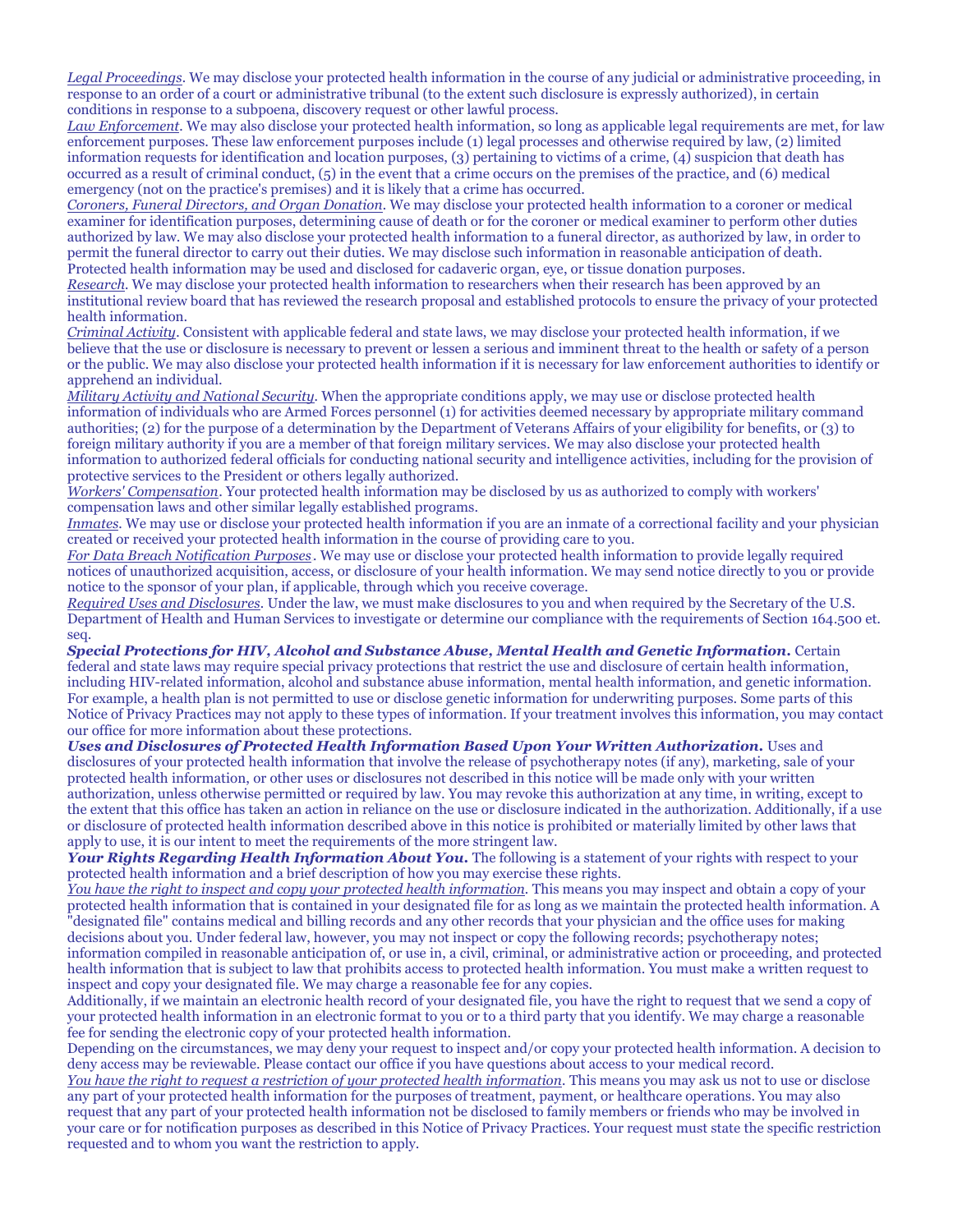This office is not required to agree to a restriction unless you are asking us to restrict the use and disclosure of your protected health information to a health plan for payment or health care operation purposes and such information you wish to restrict pertains solely to a health care item or service for which you paid us out-of-pocket in full. If this office believes it is in your best interest to permit the use and disclosure of your protected health information, your protected health information will not be restricted. If this office does agree to the requested restriction, we may not use or disclose your protected health information in violation of that restriction unless it is needed to provide emergency treatment. With this in mind, please discuss any restriction you wish to request with your physician. You may request a restriction by contacting our office.

*You have the right to restrict information given to your third-party payer if you fully pay for the services out of your pocket.* If you pay in full for services out of your own pocket, you can request that the information regarding the services not be disclosed to your third-party payer since no claim is being made against the third party payer.

*You have the right to request to receive confidential communications from us by alternative means or at an alternative location.*  We will accommodate reasonable requests. We may also condition this accommodation by asking you for information as to how payment will be handled or specification of an alternative address or other method of contact. We will not request an explanation from you as to the basis for the request. Please make this request in writing to our office.

You may have the right to have your physician amend your protected health information. This means you may request an amendment of protected health information about you in your designated file for as long as we maintain this information. In certain cases, we may deny your request for an amendment. If we deny your request for amendment, you have the right to file a statement of disagreement with us and we may prepare a rebuttal to your statement and will provide you with a copy of any such rebuttal. Please contact our office if you have questions about amending your medical record. Your request must be in writing and provide the reasons for the requested amendment.

*You have the right to receive an accounting of certain disclosures we have made, if any, of your protected health information.* This right applies to disclosures for purposes other than treatment, payment or healthcare operations as described in this Notice of Privacy Practices. It excludes disclosures we may have made to you, for a facility directory, to family members or friends involved in your care, or for notification purposes. The right to receive this information is subject to certain exceptions, restrictions, and limitations. Additionally, limitations are different for electronic health records.

*You have the right to obtain a paper copy of this notice from us*, upon request, even if you have agreed to accept this notice electronically.

*You have the right to receive notice of a security breach*. We are required to notify you if your protected health information has been breached. The notification will occur by first class mail within 60 days of the event. A breach occurs when there has been an unauthorized use or disclosure under HIPAA that compromises the privacy or security of your protected health information. The notice will contain the following information: (1) a brief description of what happened, including the date of the breach and the date of the discovery of the breach; (2) the steps you should take to protect yourself from potential harm resulting from the breach; and (3) a brief description of what we are doing to investigate the breach, mitigate losses, and to protect against further breaches. *Complaints or Questions.* You may complain to us or to the Secretary of the U.S. Department of Health and Human Services if you believe your privacy rights have been violated by us. You may file a written complaint with us by notifying our office of your complaint. We will not retaliate against you for filing a complaint. Complaints should be directed to our office located at 1830 Snake

River Rd. Suite B and E, Katy, TX 77449, Phone: 281-398-9800, Fax: 281-398-9823. If you have a question about this privacy notice, please contact our Privacy Officer at: 281-398-9800. If you are not satisfied with the way this office handles a complaint, you may submit a formal complaint to you may complain to the U.S. Department of Health and Human Services, Office for Civil Rights, located at: 200 Independence Avenue, S.W., Room 509F

HHH Bldg., Washington, D.C. 20201.

## **I HAVE READ AND FULLY UNDERSTAND THE ABOVE POLICIES and I HAVE RECEIVED THE NOTICE OF PRIVACY PRACTICES AND HAVE BEEN PROVIDED AN OPPORTUNITY TO REVIEW IT.**

Patient/Guardian's Signature (please sign by hand):

Printed Name: \_\_\_\_\_\_\_\_\_\_\_\_\_\_\_\_\_\_\_\_\_\_\_\_\_\_\_\_\_\_\_\_\_\_\_\_\_\_\_\_\_ Date: \_\_\_\_\_\_\_\_\_\_\_\_\_\_\_\_\_\_\_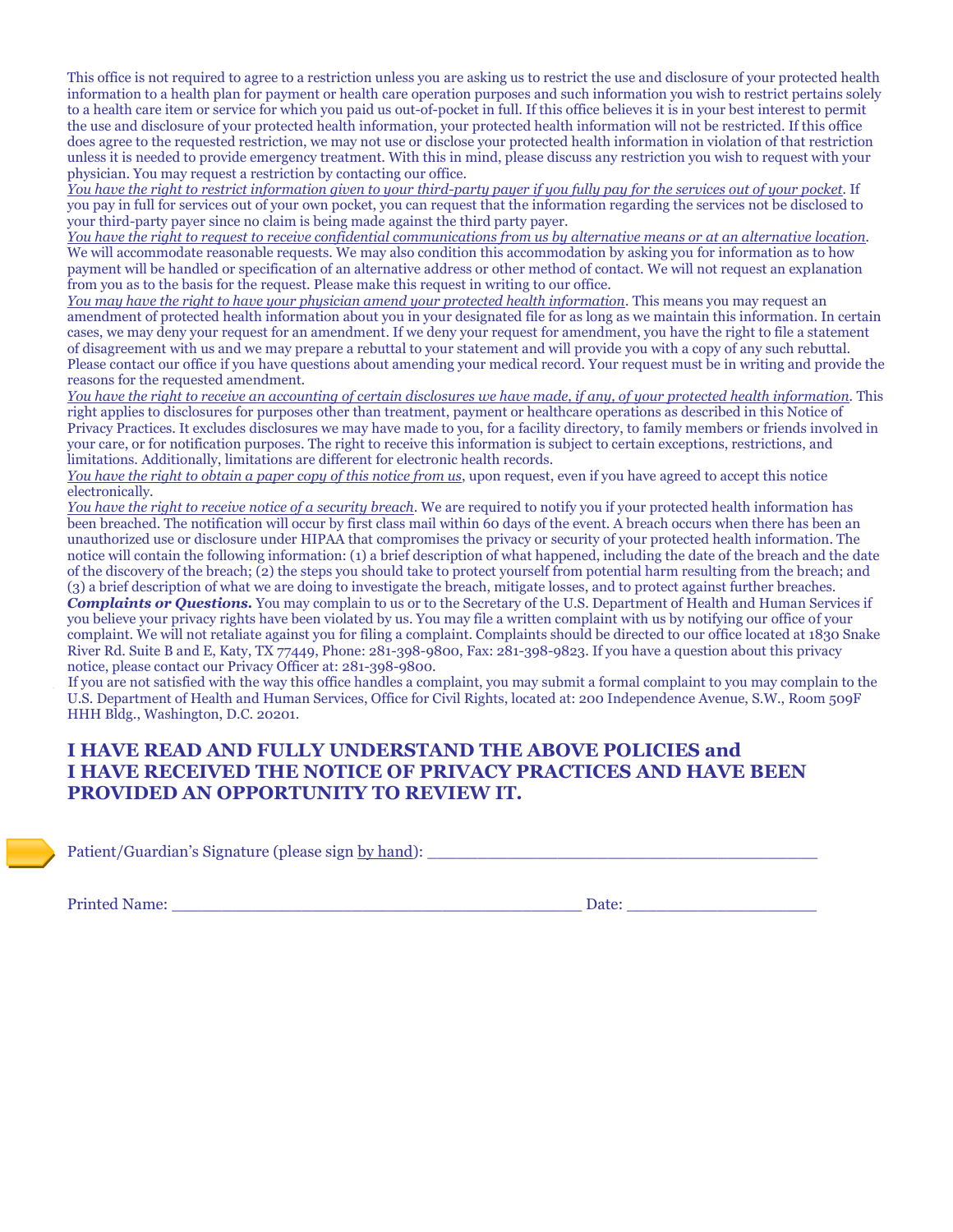

# **DISCLOSURE OF INFORMATION**

|                                                                                                                                                                                                                                                                | <b>The VES I, Construction Constraint Constraint Constraint Constraint Constraint Constraint Constraint Constraint Constraint Constraint Constraint Constraint Constraint Constraint Constraint Constraint Constraint Constraint</b> |  |  |  |  |
|----------------------------------------------------------------------------------------------------------------------------------------------------------------------------------------------------------------------------------------------------------------|--------------------------------------------------------------------------------------------------------------------------------------------------------------------------------------------------------------------------------------|--|--|--|--|
| AUTHORIZE Dr. Rafael D. Guerrero to discuss my case file or my treatment plan and/or my                                                                                                                                                                        |                                                                                                                                                                                                                                      |  |  |  |  |
|                                                                                                                                                                                                                                                                |                                                                                                                                                                                                                                      |  |  |  |  |
| minor child's case file and/or treatment plan, $\Box$<br>(Name of Minor Child) regarding present treatment course with the following people and only the<br>following people. If there should be any additions to this list, I will need to sign an additional |                                                                                                                                                                                                                                      |  |  |  |  |
|                                                                                                                                                                                                                                                                |                                                                                                                                                                                                                                      |  |  |  |  |
|                                                                                                                                                                                                                                                                |                                                                                                                                                                                                                                      |  |  |  |  |
|                                                                                                                                                                                                                                                                |                                                                                                                                                                                                                                      |  |  |  |  |
|                                                                                                                                                                                                                                                                |                                                                                                                                                                                                                                      |  |  |  |  |
|                                                                                                                                                                                                                                                                |                                                                                                                                                                                                                                      |  |  |  |  |
|                                                                                                                                                                                                                                                                |                                                                                                                                                                                                                                      |  |  |  |  |
|                                                                                                                                                                                                                                                                |                                                                                                                                                                                                                                      |  |  |  |  |
|                                                                                                                                                                                                                                                                |                                                                                                                                                                                                                                      |  |  |  |  |
|                                                                                                                                                                                                                                                                |                                                                                                                                                                                                                                      |  |  |  |  |
|                                                                                                                                                                                                                                                                |                                                                                                                                                                                                                                      |  |  |  |  |
|                                                                                                                                                                                                                                                                |                                                                                                                                                                                                                                      |  |  |  |  |
| Patient/Guardian Signature (please sign by hand)                                                                                                                                                                                                               | Date                                                                                                                                                                                                                                 |  |  |  |  |
|                                                                                                                                                                                                                                                                |                                                                                                                                                                                                                                      |  |  |  |  |
| <b>Witness</b>                                                                                                                                                                                                                                                 | Date                                                                                                                                                                                                                                 |  |  |  |  |
| <b>OR</b>                                                                                                                                                                                                                                                      |                                                                                                                                                                                                                                      |  |  |  |  |
|                                                                                                                                                                                                                                                                |                                                                                                                                                                                                                                      |  |  |  |  |
| NO I, (Patient or Parent/Legal Guardian), DO NOT AUTHORIZE Dr. Rafael D. Guerrero to discuss my case file or my treatment plan with anybody.                                                                                                                   |                                                                                                                                                                                                                                      |  |  |  |  |
|                                                                                                                                                                                                                                                                |                                                                                                                                                                                                                                      |  |  |  |  |
|                                                                                                                                                                                                                                                                |                                                                                                                                                                                                                                      |  |  |  |  |
|                                                                                                                                                                                                                                                                |                                                                                                                                                                                                                                      |  |  |  |  |
| Patient/Guardian Signature (please sign by hand)                                                                                                                                                                                                               | <b>Date</b>                                                                                                                                                                                                                          |  |  |  |  |
| Witness                                                                                                                                                                                                                                                        | Date                                                                                                                                                                                                                                 |  |  |  |  |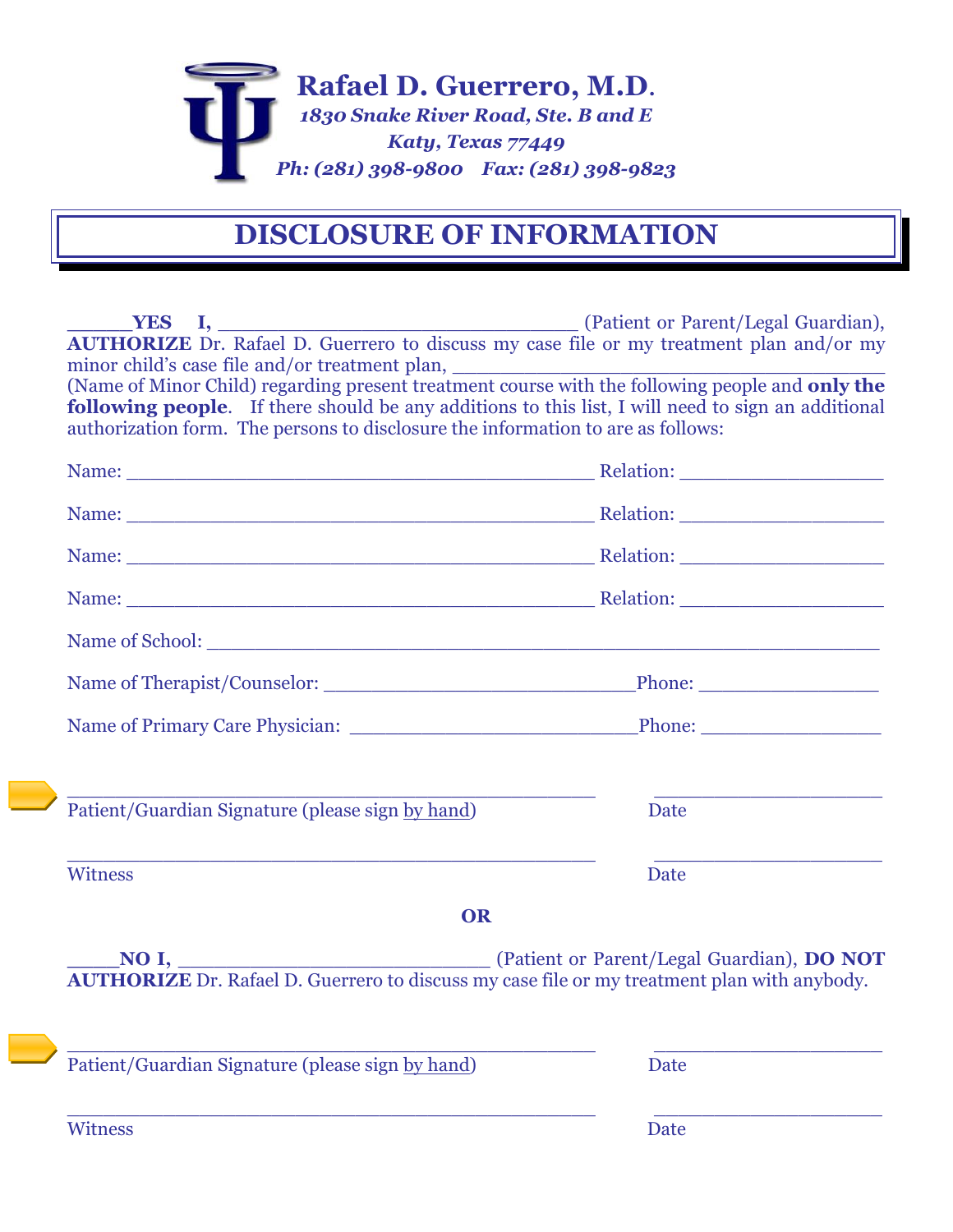

# **CONTRACT FOR CONTROLLED SUBSTANCE PRESCRIPTIONS**

Controlled substance medications (i.e., benzodiazepines, Suboxone and stimulants) are very useful, but have potential for misuse; therefore, they are controlled by local, state, and federal governments. They are intended to improve function and/or ability to work, not simply to feel good. Because my provider is prescribing such medications for me to help manage my condition. I agree to the following conditions:

1. **I am responsible for my controlled substance medications.** If the prescription of medication is lost, misplaced, or stolen, or if I use it up sooner than prescribed, I understand that it will not be replaced**. (PATIENT/LEGAL GUARDIAN INITIALS \_\_\_\_\_\_\_\_)** 

2. **I will not request or accept controlled substance medication from any other physician or individual while I am receiving controlled substances from Dr. Rafael Guerrero.** Besides being illegal to do so, it may endanger my health. The only exception is if it is prescribed while I am admitted to a hospital. **(PATIENT/LEGAL GUARDIAN INITIALS \_\_\_\_\_\_\_\_)** 

### 3. **Refills of controlled substance medications:**

a. **Will not be made if I "run out early".** I am responsible for taking the medication in the dose prescribed and for keeping track of the amount remaining.

b. **Will not be made as an "emergency,"** such as a Thursday afternoon because I suddenly realize that I will run out tomorrow and the office will be closed. I will call **at least seventy-two (72) hours** in advance if I need assistance with a controlled medication prescription.

c. **No Controlled Medications** will be ordered when the office is closed. **(PATIENT/LEGAL GUARDIAN INITIALS\_\_\_\_\_\_\_\_ )** 

4. **I understand the importance of following my treatment plan as directed by my physician and agree:**  a. To keep my appointments (including follow-ups and any referrals)

b. To permit urine drug screening without prior notice

**(PATIENT/LEGAL GUARDIAN INITIALS \_\_\_\_\_\_\_\_ )**

5. I understand that if I **violate any of the above conditions,** my controlled substance prescription and/or treatment with Dr. Rafael Guerrero, I may be terminated immediately. If the violation involves obtaining controlled substances from another individual, I may also be reported to other healthcare providers, medical facilities, pharmacies and other authorities. **(PATIENT/LEGAL GUARDIAN INITIALS \_\_\_\_\_\_\_\_ )** 

6. I understand that the **main treatment goal is to improve my ability to function and/or work.** In consideration of that goal and the fact that I am being given potent medication to help me reach that goal, I agree to help myself by the following better health habits: non-use of "street drugs". I understand that using "street drugs" will impact my progress and counter act with any prescribed medications. They are not only mind altering, but also illegal. Continued use after warning can be cause for your care to be terminated immediately from Dr. Rafael Guerrero's care and may be reported to the authorities. **(PATIENT/LEGAL GUARDIAN INITIALS \_\_\_\_\_\_\_\_ )**

**I have read this contract and fully understand its content. In addition, I fully understand the consequences of violating this contract.** 

**PRINTED** Patient Name:

Patient/Legal Guardian Signature (please sign by hand): \_\_\_\_\_\_\_\_\_\_\_\_\_\_\_\_\_\_\_\_\_\_ Date: \_\_\_\_\_\_\_\_\_\_\_\_\_\_

Witness Signature: \_\_\_\_\_\_\_\_\_\_\_\_\_\_\_\_\_\_\_\_\_\_\_\_\_\_\_\_\_\_\_\_\_\_\_\_\_\_\_\_\_\_\_\_\_\_\_\_Date: \_\_\_\_\_\_\_\_\_\_\_\_\_\_

Office Use Only: Copy given to patient \_\_\_\_\_ Patient declined copy  $\_\_$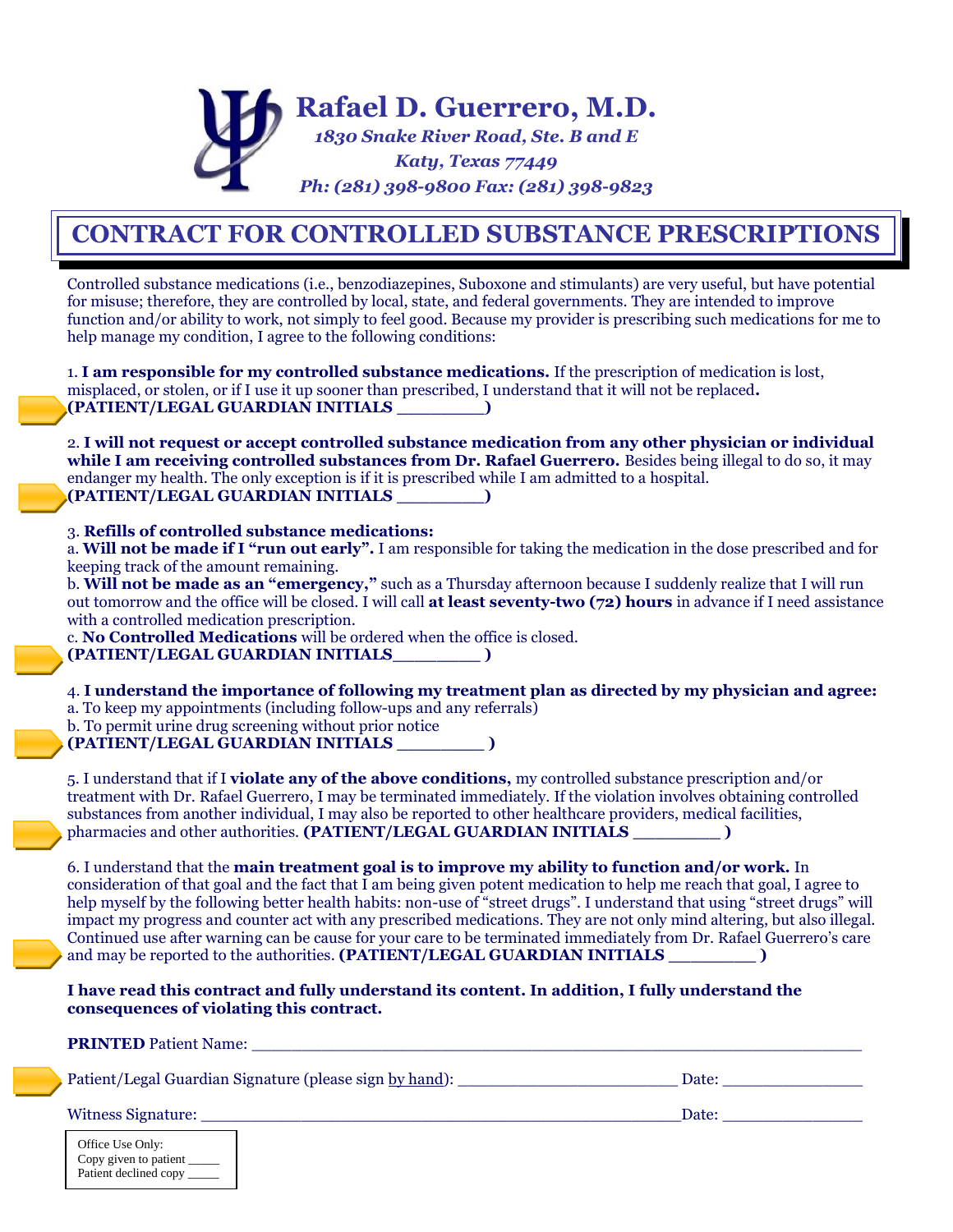

## **TELEPSYCHIATRY**

## **Dear Patient,**

With telepsychiatry we are now able to offer you psychiatric services using interactive video conferencing tools that are secure and HIPAA compliant. These services allow you to receive psychiatric care without being in the same physical location as Dr. Guerrero.

We will be using Zoom for these video conferences. Zoom's security architecture provides encryption and meeting access controls so data in transit cannot be intercepted, which ensures patient confidentiality.

## **Potential barriers/risks to Telepsychiatry:**

- Information transmitted may not be sufficient (*e.g.*, poor resolution of video) to allow for appropriate medical decision-making by my psychiatrist.
- Delays in psychiatric evaluation and treatment could occur due to deficiencies or failures of the equipment.
- Security protocols can fail, causing a breach of privacy of my confidential medical information.
- In rare cases, a lack of access to all the information that might be available in a face-to-face visit, but not in a Telepsychiatry session, could result in the omission of care involving other health problems or possible adverse drug interactions.

If you decide that the benefits outweigh the risks, you may request telepsychiatry sessions when you schedule appointments. If Dr. Guerrero agrees, you will be scheduled for a Telepsychiatry session.

Please note that Dr. Guerrero will send you the video conference link right at the time of your appointment, not in advance **(we do not use virtual waiting rooms for video conference appointments)**. If Dr. Guerrero is running behind and sends you the link a few minutes into your appointment time, rest assured that he will make up for any lost time.

## **Your Rights**:

- All laws protecting the privacy and confidentiality of medical information also apply to telepsychiatry.
- All the Texas rules and regulations which apply to psychiatry also apply to telepsychiatry.
- You have the right to withhold or withdraw your consent for the use of telepsychiatry at any time during the course of your care, and withdrawal of your consent will not affect any future care or treatment from Dr. Guerrero.
- Dr. Guerrero has the right to withhold or withdraw his consent for the use of telepsychiatry at any time during the course of your care.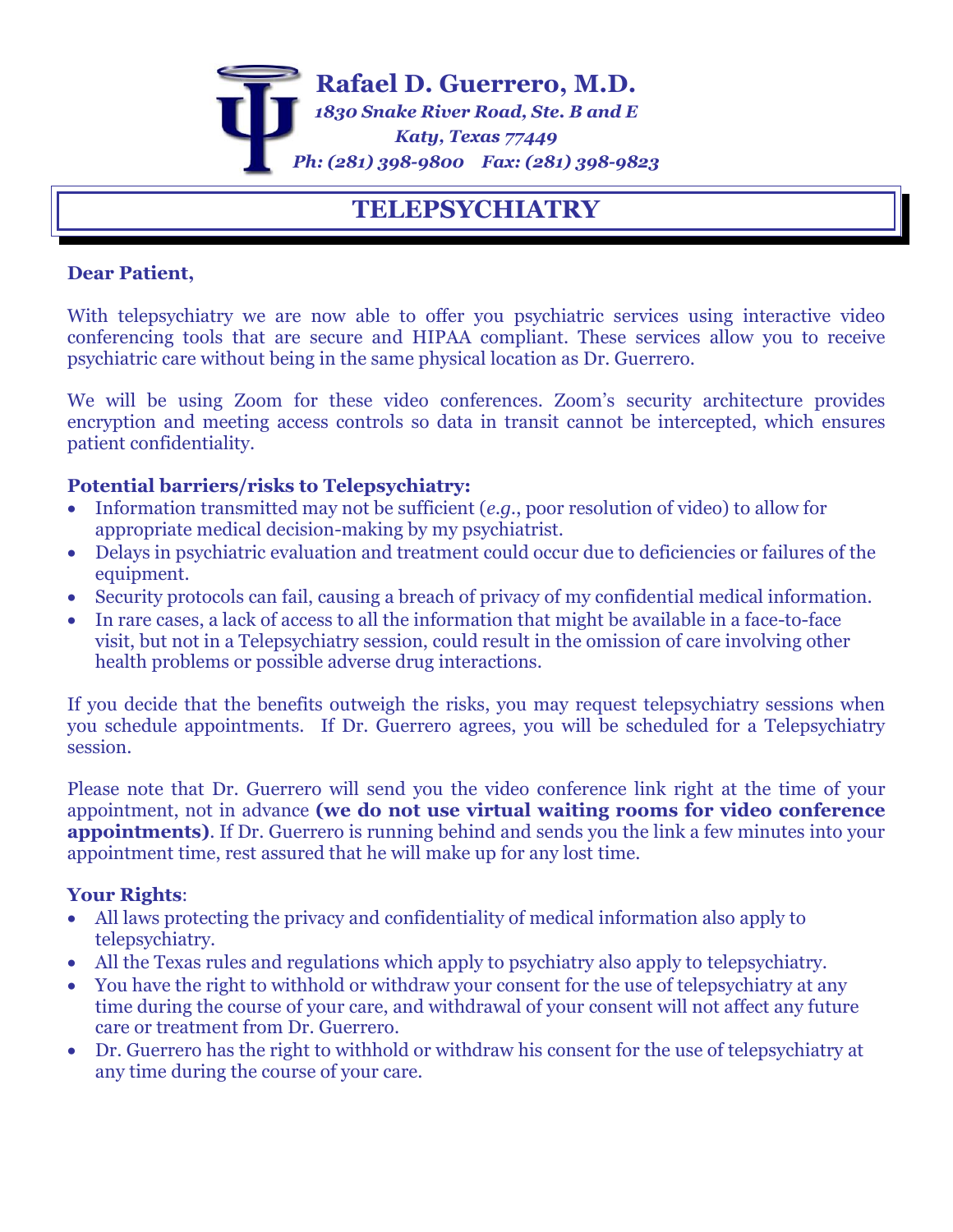## **Your Responsibilities:** (Please initial as acknowledgement of understanding)

\_\_\_ I understand that I must be physically within Texas (including offshore State waters) to be eligible for telepsychiatry, and that Dr. Guerrero can send prescriptions for medications only to Texas pharmacies or addresses. I will inform Dr. Guerrero as soon as my session begins of my physical location.

\_\_\_ I will ensure the proper configuration and functioning of all my electronic equipment prior to my session because the computer, tablet, or mobile telephone I use must have working camera and audio input so that Dr. Guerrero can see and hear me in real time.

I will not record any telepsychiatry sessions without written consent from Dr. Guerrero, and I understand that Dr. Guerrero will not record any of our telepsychiatry sessions without my written consent.

I will inform Dr. Guerrero as soon as my session begins if any other person can hear or see any part of our session.

If I lose my connection during a session, I will immediately attempt to reconnect.

If the audio I am receiving during a telepsychiatry session is not complete and clear, I will attempt to let Dr. Guerrero know or telephone Dr. Guerrero's office at 281-398-9800.

\_\_\_ I will ensure that I have a valid credit card on file and understand that my card will be charged one to two business days prior to my telepsychiatry appointment.

I understand that the rates for Telepsychiatry and In-Person appointments are the same and that the cancellation policy applies equally for both Telepsychiatry and In-Person appointments.

**Patient Consent to the Use of Telepsychiatry:** I have read and understand the information provided above regarding Telepsychiatry. I hereby give my informed consent for the use of Telepsychiatry in my medical care and authorize Dr. Guerrero to use telepsychiatry in the course of my diagnosis and treatment. I agree to hold Dr. Guerrero's and his practice harmless from injuries or omissions that may be related to the malfunction or technical failure of equipment or system encryption.

Patient/Guardian's Signature (please sign by hand):

Printed Name: \_\_\_\_\_\_\_\_\_\_\_\_\_\_\_\_\_\_\_\_\_\_\_\_\_\_\_\_\_\_ Date: \_\_\_\_\_\_\_\_\_\_\_\_\_\_\_\_\_\_\_